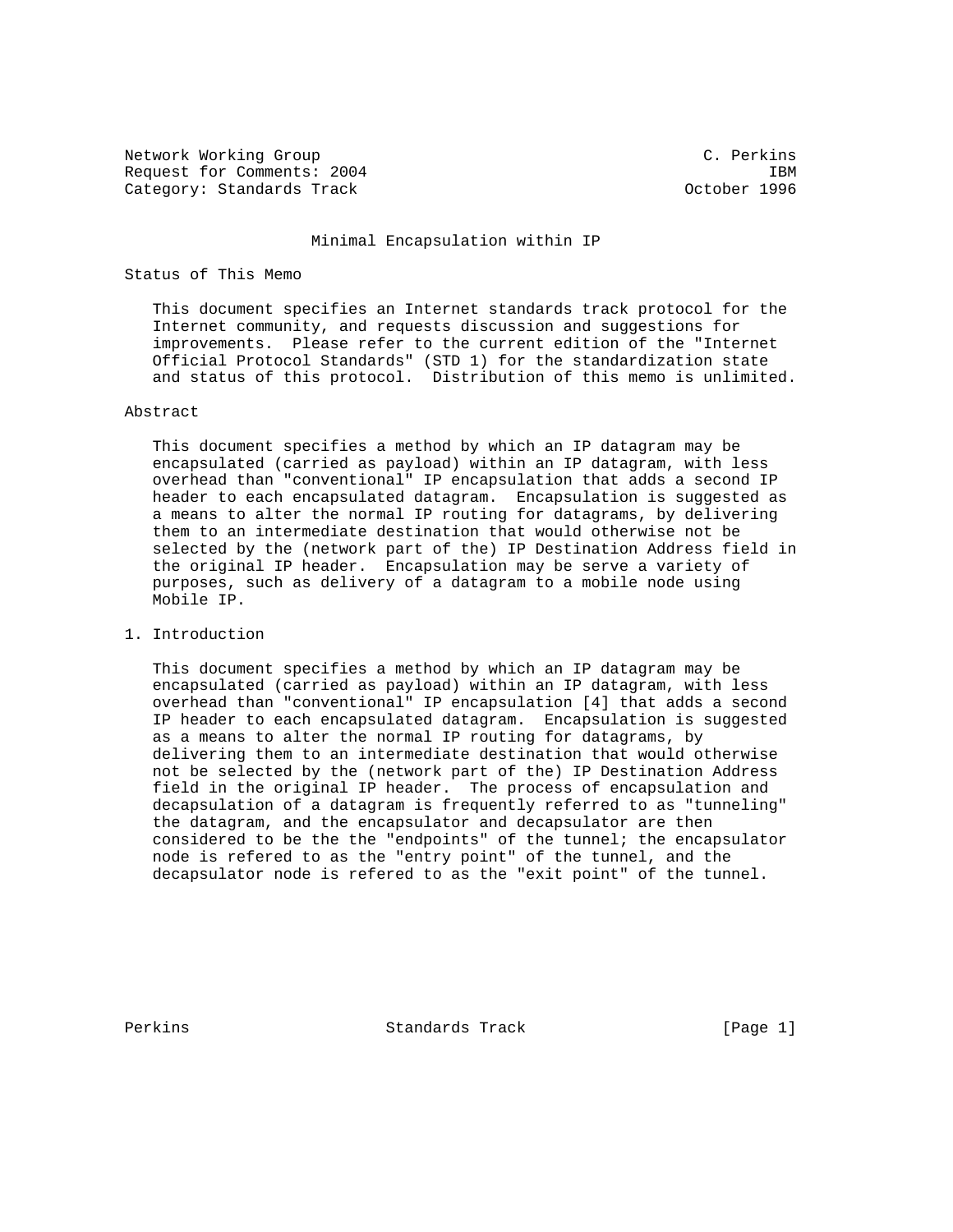### 2. Motivation

 The Mobile IP working group has specified the use of encapsulation as a way to deliver packets from a mobile node's "home network" to an agent that can deliver datagrams locally by conventional means to the mobile node at its current location away from home [5]. The use of encapsulation may also be indicated whenever the source (or an intermediate router) of an IP datagram must influence the route by which a datagram is to be delivered to its ultimate destination. Other possible applications of encapsulation include multicasting, preferential billing, choice of routes with selected security attributes, and general policy routing.

 See [4] for a discussion concerning the advantages of encapsulation versus use of the IP loose source routing option. Using IP headers to encapsulate IP datagrams requires the unnecessary duplication of several fields within the inner IP header; it is possible to save some additional space by specifying a new encapsulation mechanism that eliminates the duplication. The scheme outlined here comes from the Mobile IP Working Group (in earlier Internet Drafts), and is similar to that which had been defined in [2].

# 3. Minimal Encapsulation

 A minimal forwarding header is defined for datagrams which are not fragmented prior to encapsulation. Use of this encapsulating method is optional. Minimal encapsulation MUST NOT be used when an original datagram is already fragmented, since there is no room in the minimal forwarding header to store fragmentation information. To encapsulate an IP datagram using minimal encapsulation, the minimal forwarding header is inserted into the datagram, as follows:

| IP Header  | Modified IP Header        |
|------------|---------------------------|
|            | Minimal Forwarding Header |
| IP Payload | IP Payload                |
|            |                           |

Perkins **Example 2** Standards Track **Example 2** [Page 2]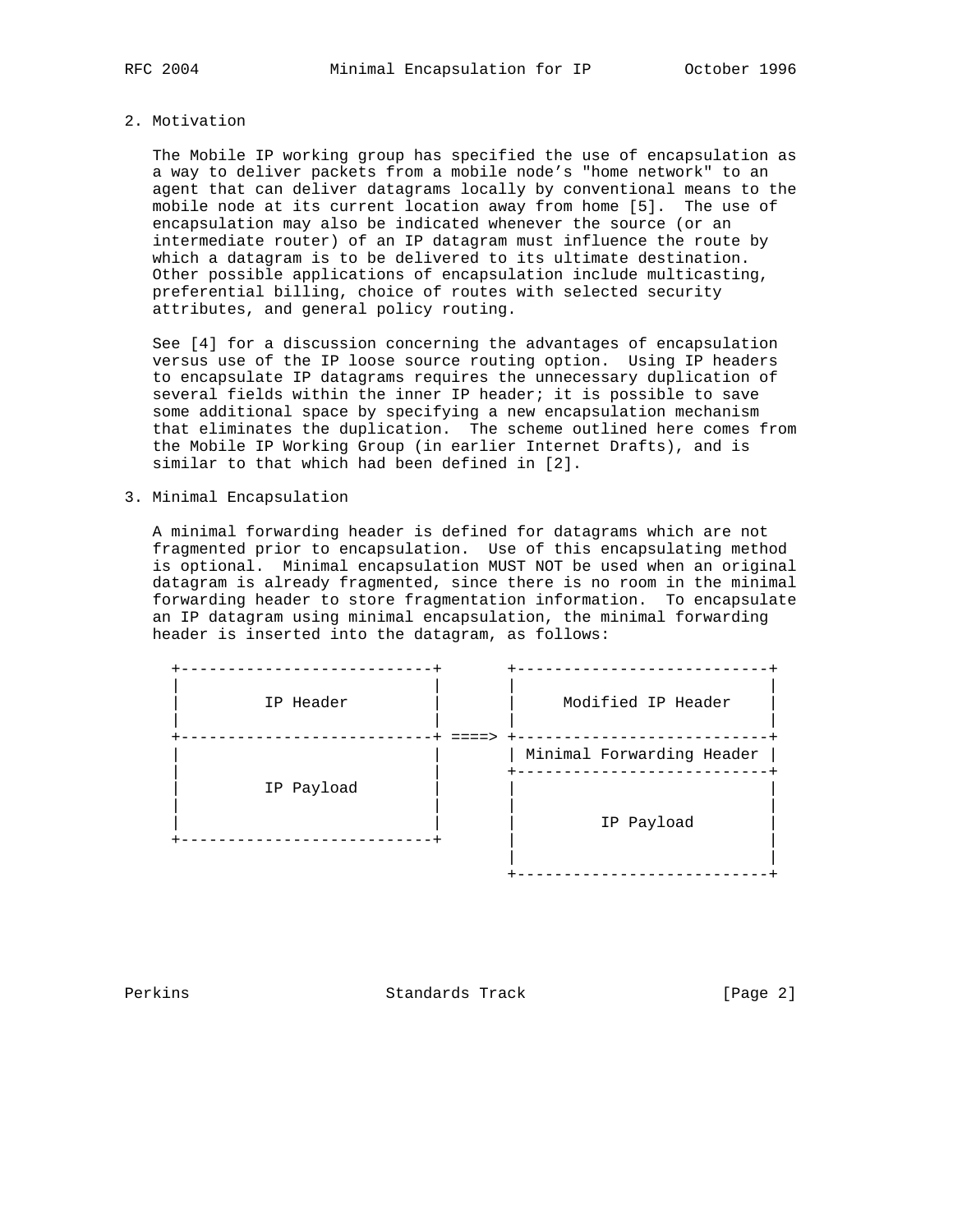The IP header of the original datagram is modified, and the minimal forwarding header is inserted into the datagram after the IP header, followed by the unmodified IP payload of the original datagram (e.g., transport header and transport data). No additional IP header is added to the datagram.

 In encapsulating the datagram, the original IP header [6] is modified as follows:

- The Protocol field in the IP header is replaced by protocol number 55 for the minimal encapsulation protocol.
- The Destination Address field in the IP header is replaced by the IP address of the exit point of the tunnel.
- If the encapsulator is not the original source of the datagram, the Source Address field in the IP header is replaced by the IP address of the encapsulator.
- The Total Length field in the IP header is incremented by the size of the minimal forwarding header added to the datagram. This incremental size is either 12 or 8 octets, depending on whether or not the Original Source Address Present (S) bit is set in the forwarding header.
- The Header Checksum field in the IP header is recomputed [6] or updated to account for the changes in the IP header described here for encapsulation.

 Note that unlike IP-in-IP encapsulation [4], the Time to Live (TTL) field in the IP header is not modified during encapsulation; if the encapsulator is forwarding the datagram, it will decrement the TTL as a result of doing normal IP forwarding. Also, since the original TTL remains in the IP header after encapsulation, hops taken by the datagram within the tunnel are visible, for example, to "traceroute".

Perkins **Example 2** Standards Track **Example 2** [Page 3]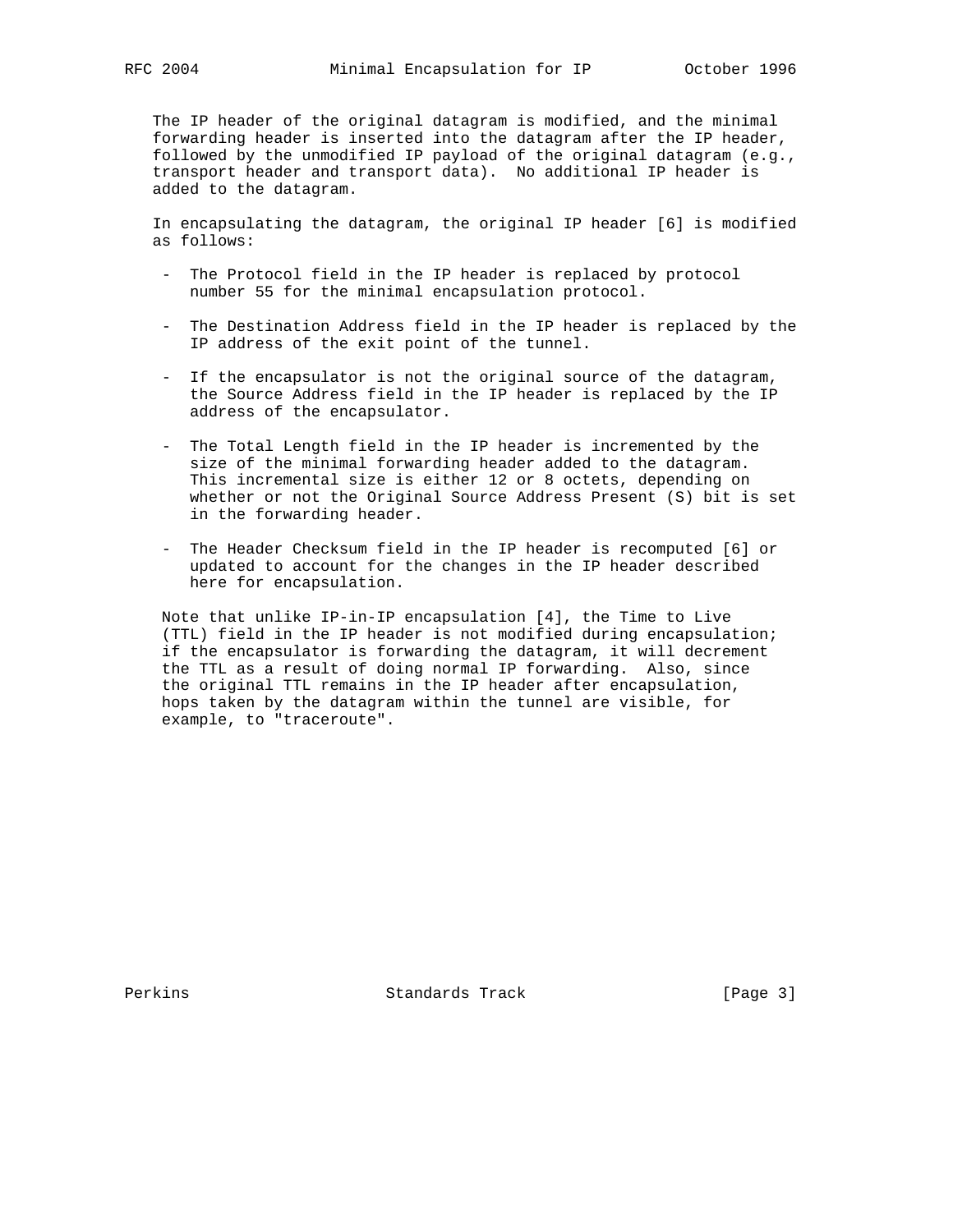The format of the minimal forwarding header is as follows:

0  $1$  2 3 0 1 2 3 4 5 6 7 8 9 0 1 2 3 4 5 6 7 8 9 0 1 2 3 4 5 6 7 8 9 0 1 +-+-+-+-+-+-+-+-+-+-+-+-+-+-+-+-+-+-+-+-+-+-+-+-+-+-+-+-+-+-+-+-+ Protocol |S| reserved | Header Checksum +-+-+-+-+-+-+-+-+-+-+-+-+-+-+-+-+-+-+-+-+-+-+-+-+-+-+-+-+-+-+-+-+ | Original Destination Address | +-+-+-+-+-+-+-+-+-+-+-+-+-+-+-+-+-+-+-+-+-+-+-+-+-+-+-+-+-+-+-+-+ (if present) Original Source Address +-+-+-+-+-+-+-+-+-+-+-+-+-+-+-+-+-+-+-+-+-+-+-+-+-+-+-+-+-+-+-+-+

### Protocol

Copied from the Protocol field in the original IP header.

Original Source Address Present (S)

- 0 The Original Source Address field is not present. The length of the minimal tunneling header in this case is 8 octets.
- 1 The Original Source Address field is present. The length of the minimal tunneling header in this case is 12 octets.

#### reserved

Sent as zero; ignored on reception.

Header Checksum

 The 16-bit one's complement of the one's complement sum of all 16-bit words in the minimal forwarding header. For purposes of computing the checksum, the value of the checksum field is 0. The IP header and IP payload (after the minimal forwarding header) are not included in this checksum computation.

Original Destination Address

 Copied from the Destination Address field in the original IP header.

Original Source Address

 Copied from the Source Address field in the original IP header. This field is present only if the Original Source Address Present (S) bit is set.

Perkins **Example 2** Standards Track **Frack** [Page 4]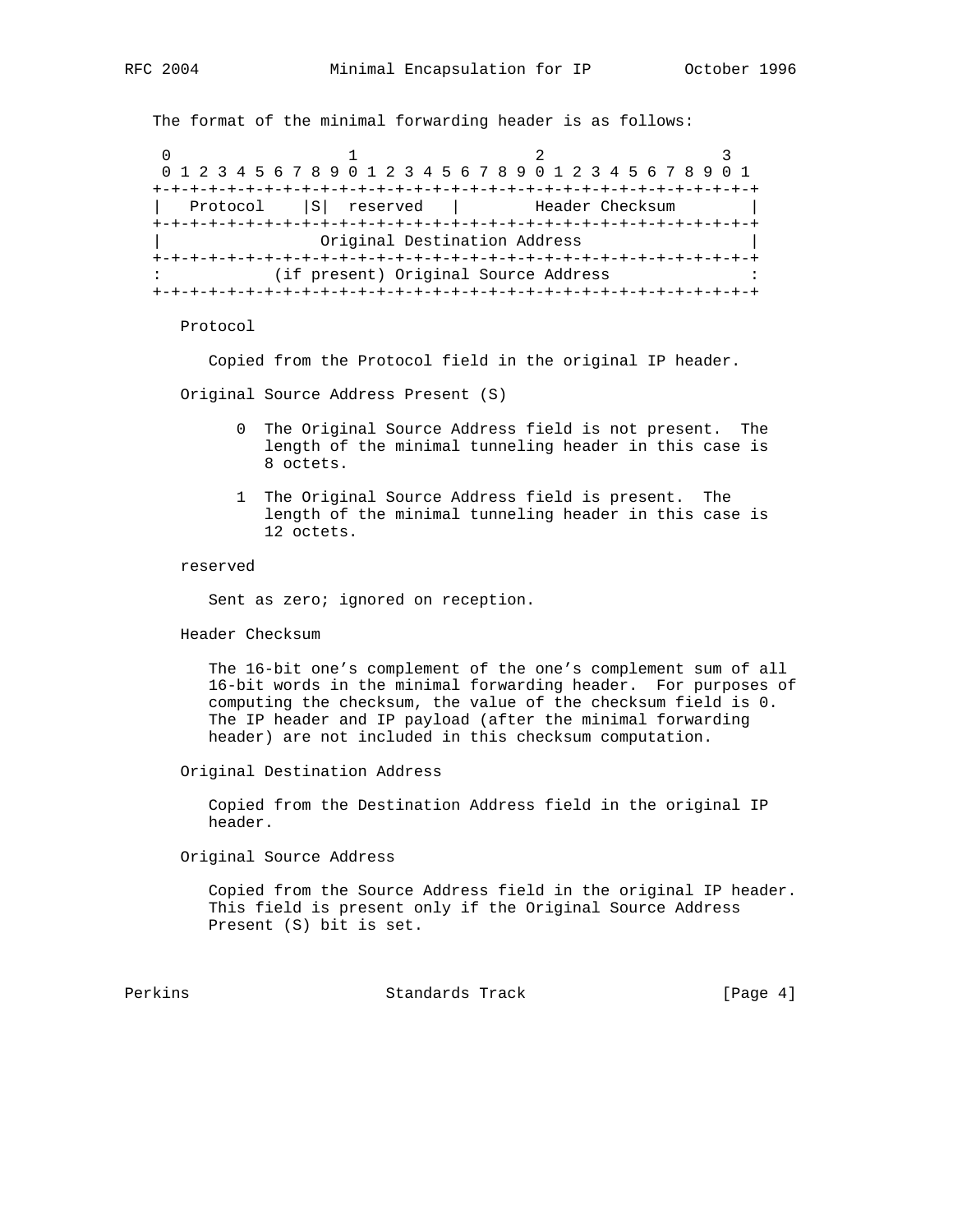When decapsulating a datagram, the fields in the minimal forwarding header are restored to the IP header, and the forwarding header is removed from the datagram. In addition, the Total Length field in the IP header is decremented by the size of the minimal forwarding header removed from the datagram, and the Header Checksum field in the IP header is recomputed [6] or updated to account for the changes to the IP header described here for decapsulation.

 The encapsulator may use existing IP mechanisms appropriate for delivery of the encapsulated payload to the tunnel exit point. In particular, use of IP options are allowed, and use of fragmentation is allowed unless the "Don't Fragment" bit is set in the IP header. This restriction on fragmentation is required so that nodes employing Path MTU Discovery [3] can obtain the information they seek.

4. Routing Failures

 The use of any encapsulation method for routing purposes brings with it increased susceptibility to routing loops. To cut down the danger, a router should follow the same procedures outlined in [4].

5. ICMP Messages from within the Tunnel

 ICMP messages are to be handled as specified in [4], including the maintenance of tunnel "soft state".

6. Security Considerations

 Security considerations are not addressed in this document, but are generally similar to those outlined in [4].

7. Acknowledgements

 The original text for much of Section 3 was taken from the Mobile IP draft [1]. Thanks to David Johnson for improving consistency and making many other improvements to the draft.

Perkins **Example 2** Standards Track **Figure 2** [Page 5]